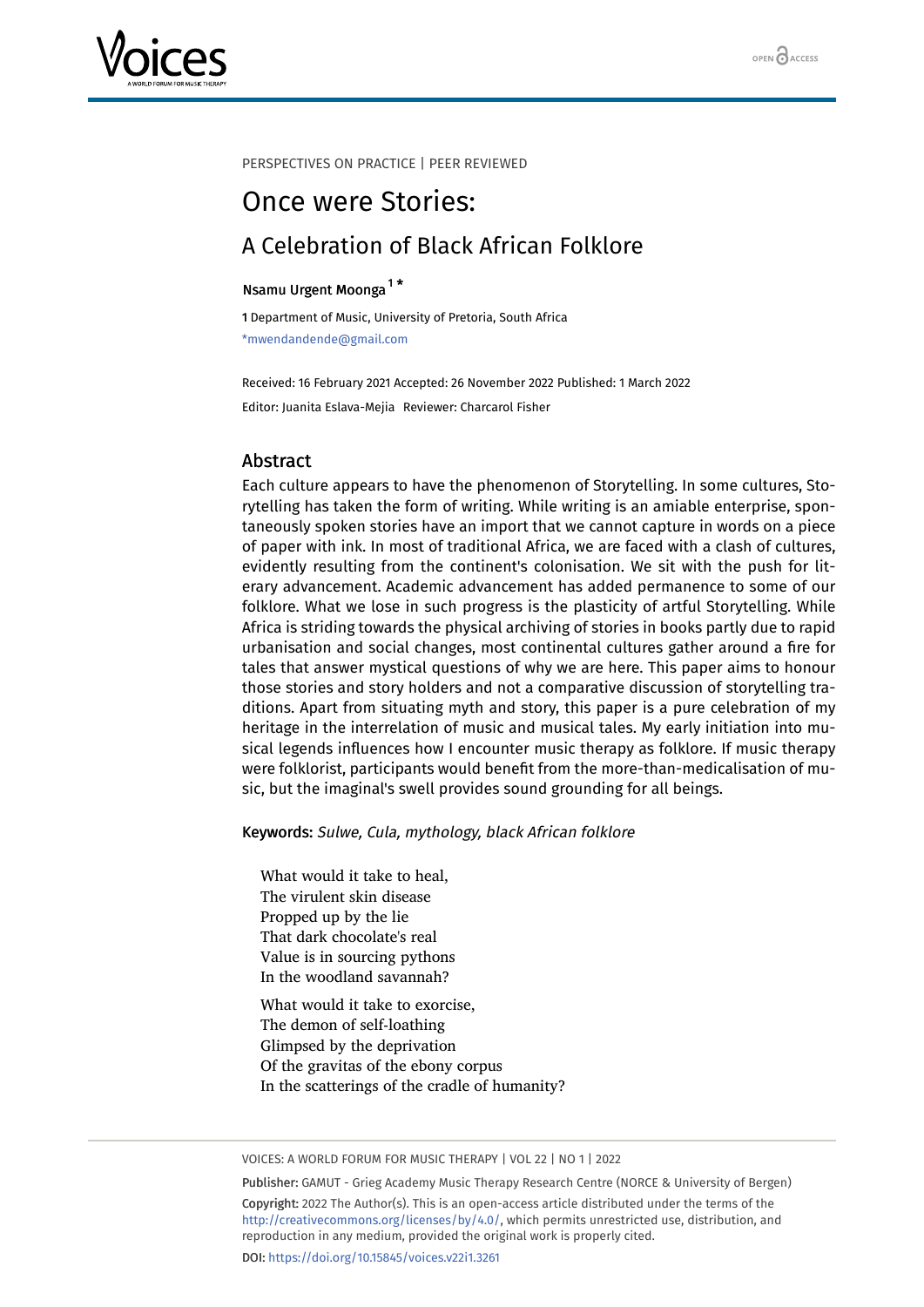## Introduction

The epigraph is the first half of a poem I wrote while exploring race relations' difficult question. I like to ask questions that do not lead to answers. While I like questions, I like stories more. I have been curious about stories and their mythopoetic potency for most of my life. Consequently, my postgraduate research was informed by and situated in storification. While Africa is striding towards the physical archiving of stories in books partly due to rapid urbanisation and social changes, most continental cultures continue to gather around a fire for tales that answer mystical questions of why we are here. This paper aims to honour those stories and story holders. The article is not a comparative discussion of storytelling traditions. Apart from situating myth and story, this paper is a pure celebration of my heritage in the interrelation of music and musical tales.

## Background

In 1987, at the age of five, I left my parental home to go and live with Bina Winnie. She lived in village Buumba. Buumba is my maternal ancestral village in Chitongo, in the hinterland of Mazabuka in southern Zambia. Buumba was my home for five years, and Bina Winnie was my biological mother's elder sister. Because of her elder position to my mother, Bina Winnie, also known as ba Malita, according to buTonga, was my older mother. It was in those years, living with artistic ba Malita, that I entered primary school. More than entering the education system that has set me up for the journey here, I was initiated into the buTonga practice of Storytelling. ba Malita was a consummate artist who pottered, pounded corn and cooked while accompanying herself with pervasive tunes. She spontaneously broke into song and dance. During ceremonies, she led crowds into ritual music and dance. Her artistry stayed with her until it was her turn to enter the communion of ancestors. I revelled in ba Malita's free-spiritedness. She lived fully and kept the faith of the community a celebrated matriarch for many years.

## Mythological Patterns

Imagine me sitting around a moonlight fire, surrounded by my kins, waiting to hear a tale from ba Malita at the end of the day. As a child, I knew that the lure of the night was listening to stories of lions and elephants supported by musical refrains. Stories of animals played an essential role in organising the community. The animals would take on human qualities of attentiveness, pleasure, and delight. These tales were folklore passed down from generation to generation, an important tradition and custom. Many mythological stories explained how the world came into existence.BaTonga, like most people of Africa, did not use written language until modern times. Instead, they possessed rich and complex oral traditions, passing myths, legends, and history from generation to generation in spoken and sung form.

BaTonga have professional storytellers—called Basikwaana—who preserved the oral tradition. Basikwaana use musical poetry and prose narratives, aphorisms, riddles, tongue twisters, praise names, and praise poetry and verbal formulas to tell stories of origin, community and humanity (buntu) ([Bascom, 1964\)](#page-4-0). Apart from generalised accounts of African mythology, baTonga tales began to appear in the early 1800s, and present-day scholars labour to record the continent's folklore, myths and legends before they are lost to time and cultural change [\(Bascom, 1964](#page-4-0)).

African mythologies were filled with supernatural beings or deities influencing human lives, while others were spirits of ancestors. BaTongamythology is filled with spirits, invisible beings with powers for good or evil ([Moonga, 2019\)](#page-5-0). The ritual of Storytelling honours the deities. What might appear as a simple storytelling session carries symbolisms of celebrating ancestry. The spirits of dead ancestors remain around their living descendants to help and protect them – as long as these relatives perform certain rituals and pay them due respect [\(Knappert, 1995](#page-5-1)). The storytelling ritual follows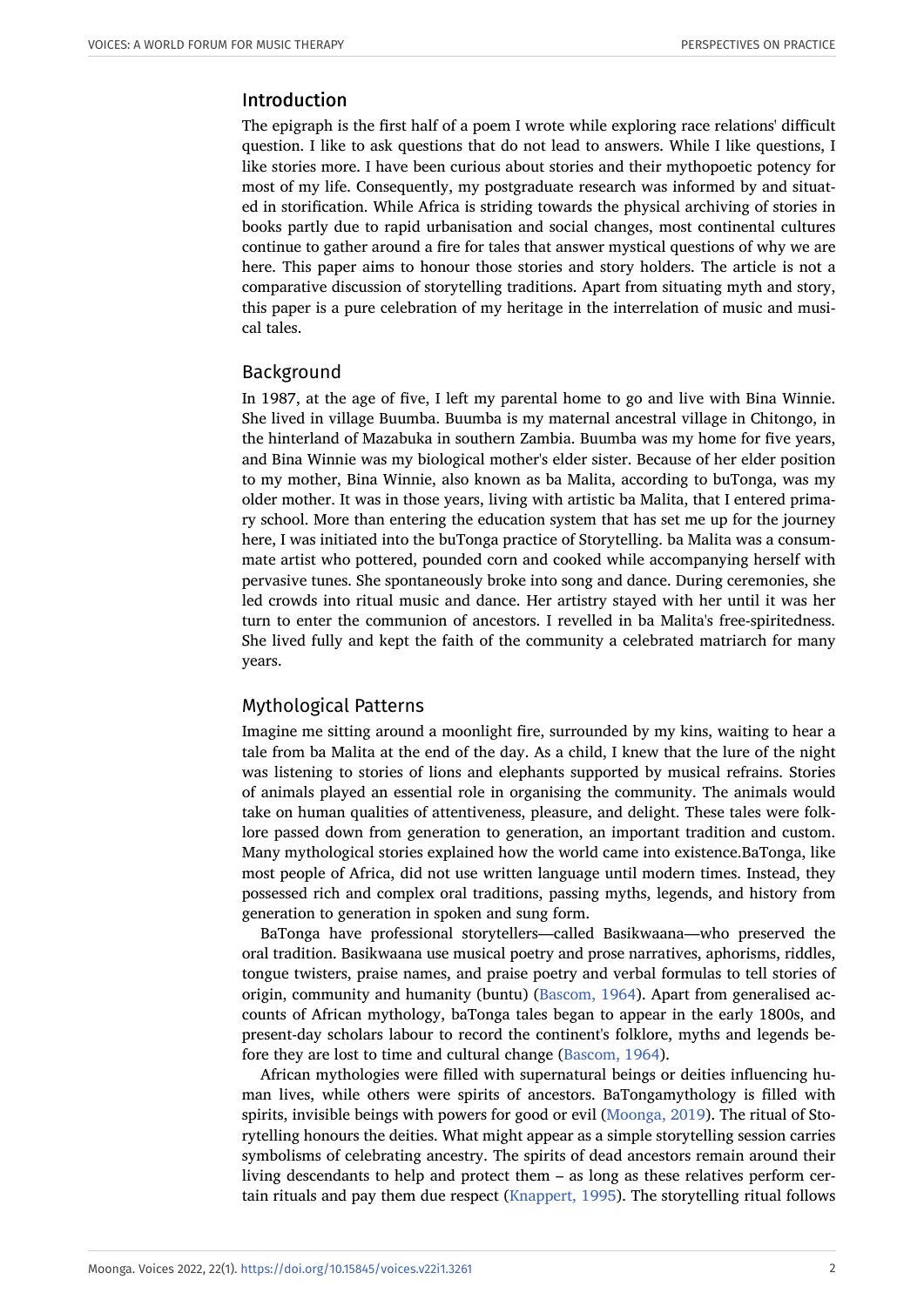a set pattern, call and response, narrative, chorus with climax, and the anticlimax. The design is venerated as appeasement to the ancestors and spirits. Such Storytelling is a community exercise in reenacting the collective memory of the clan. A clan among baTonga is a group bound by a devotion to a particular person, belief, or god ([Col](#page-4-1)[son, 2006](#page-4-1)). This is the culture ba Malita initiated me into in the five years I lived with them. I constantly return to that initiation to appreciate my buTonga possessing rich and complex oral traditions.

## Situation Review of Storytelling

Storytelling is ubiquitous in every human community. The forms differ depending on many historical factors, such as forms of documentation. In some cultures, Storytelling has taken the form of writing, film, and art. While writing and film are amiable forms of Storytelling, spontaneously spoken stories are vital in that we cannot capture them in words on a piece of paper with ink or even on film.

In most traditional Africa, we are faced with a clash of cultures, evidently resulting from the continent's colonisation. We sit with the push for literary advancement on the one hand and the seduction of culture preservation on the other. The academic environment is interestingly advancing more liberal undertakings that encourage the pursuit of the diversity of voices. However, the more western inclined canon still bears the burden of demonising primal orientations for indigenous communities. Post-colonial academia expands the field of investigation to include indigenous knowledge systems as a valid form of knowledge production in the world's knowledge economy. Academic democratisation adds permanence to some of our folklore, authenticating the plasticity of artful Storytelling.

Extensively, amiable thinkers have articulated the force of stories and myths in enlivening individuals and communities ([Moonga, 2019\)](#page-5-0). Houston ([1987](#page-5-2)), Campbell (1977), Campbell and Moyers ([1988](#page-4-2)), Abram [\(1996\)](#page-4-3), Moore [\(1992\)](#page-5-3), and Berry [\(1988\)](#page-4-4) have authoritatively written about the role of mythology in community building and ecological harmony. Writing about African cosmology, Oruka [\(1972\)](#page-5-4), Idowu ([1973](#page-5-5)), Afigbo [\(1997a,](#page-4-5) [1997b\)](#page-4-6), and Okpewho [\(1983,](#page-5-6) [2009](#page-5-7)) bring to mind the role of mythology as traditional tales of a people, gods, nature, and the universe as they know them. The accounts portray the interrelationships of all beings. Societies pass mythological stories on from one generation to another. The telling of such stories is not limited to facts. Abram [\(1996](#page-4-3)), in the *Spell of the Sensuous*, captures it aptly when he writes:

To hear a story told and retold in one's childhood, and to recount that tale in turn when one has earned the right to do so (now inflected by the patterns of one's own experience and the rhythms of one's voice), is to preserve the coherence of one's culture actively. The practical knowledge, moral patterns and social taboos, and indeed the same language or manner of speech of any non-writing culture maintain themselves primarily through narrative chants, myths, legends and trickster tales- that is, through telling stories. (p. 181)

#### Story Songs

Most stories I heard had refrains that the story hearers joined in. I imagine that the chorus had multiple functions to keep the listeners connected to *Sikwaana* (Single storyteller-*Basikwaana* is plural). Staying in tune as a whole story community emphasises that Storytelling is never the preserve of the storyteller. Stories are always a community activity. The following story I heard ba Malita tell is an example of shared Storytelling.

#### Sulwe a Cula

ba Malita began her stories with "Mukaninga" in the true tradition of call-and-response.

"Kalangati," we would respond, sitting down with glittered faces, especially lit by the glow from the woodfire. At the end of a long day of climbing trees and sliding on the hills with bruised knees and dusty faces, the evening's tales were a welcome respite.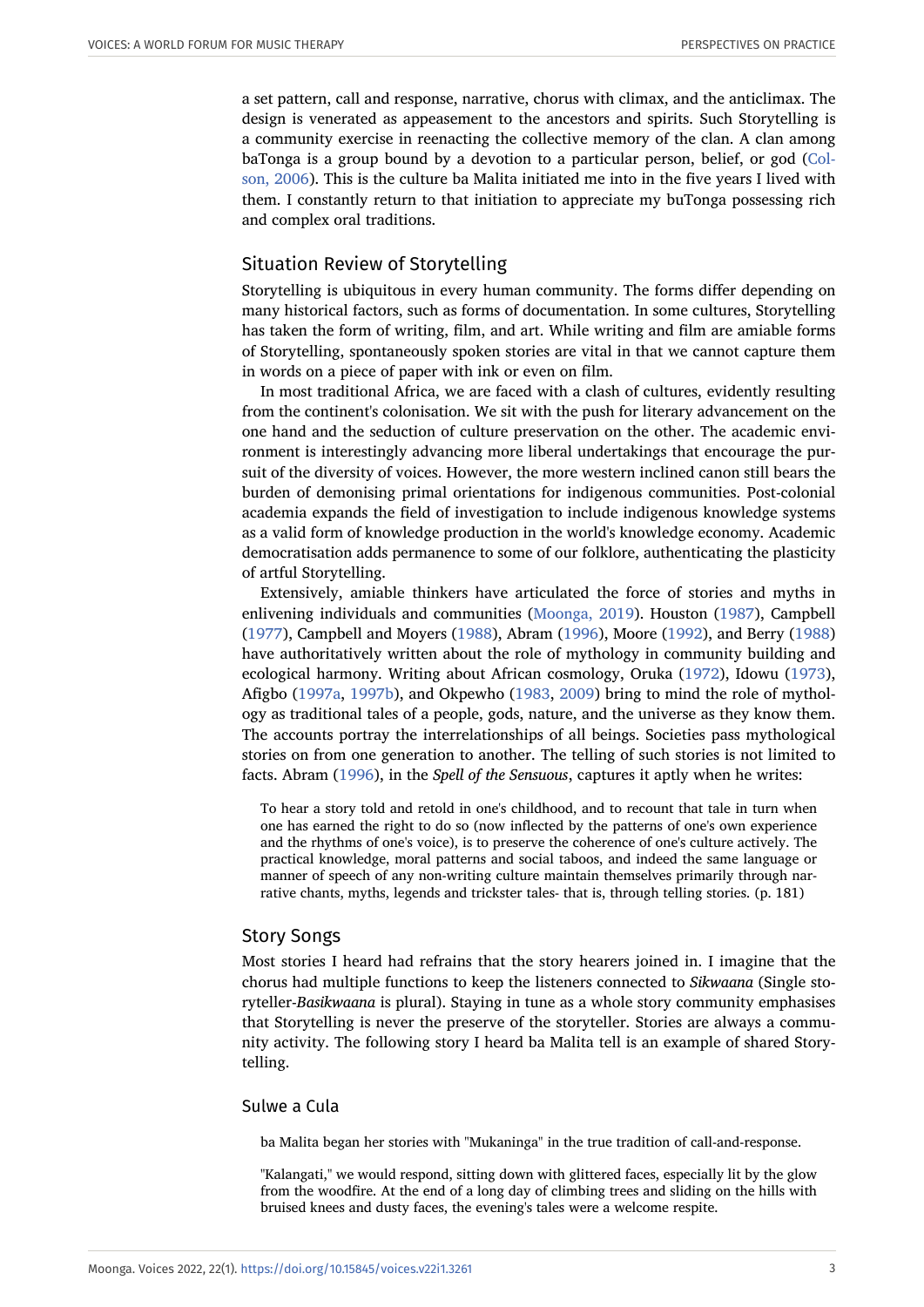"Kwakali Cula a Sulwe," ba Malita would continue.

Cula, the frog, had a rare beauty but had no self-esteem of which to speak. Sulwe, the hare, on the other hand, had all the esteem and not recognisable beauty. That story captured my imagination so much that I would request it over and over. Cula and Sulwe would go looking for suitors in the village. The two found it difficult to succeed as they did not meet all the desired qualities; Cula had beauty and no esteem, while Sulwe had regard without beauty. It took them a long time to carve out a plan that would bring the two qualities together. In different ways, each thought of how they would make themselves appealing. An opportunity presented itself when they had to entertain the village community due to the troubadours' disappearance. None of them had ever played the drums nor sung before, not to themselves and certainly not to anyone else. Performing at the village festival was a rare opportunity to impress the village girls and take it they did.

"Ngundu! Ngundu!" Sulwe beat the drum. Meanwhile, shy Cula did not know what he could do. His voice would always choke in his Croak.

"Croak! Croak!" Cula tried to intone a tune. The voice would not come through until someone in the audience responded to Cula's ultra-bass.

"Kubota lukanda lwakaya kuli cula," a girl with a coloratura voice responded. The way she sounded the "how beautiful the skin that went to Cula" was at once disparaging and affirming. Her beauty attracted Cula and angered Sulwe. Suddenly Sulwe believed himself to have become a master drummer.

"Ngundu! Ngundu!" Sulwe played.

"Croak! Croak!" Cula called.

The village's beautiful coloratura responded, "Kubota lukanda lwakaya kuli Cula."

ba Malita, in mid-story, would invite us to sing an unrehearsed refrain. The refrains were simple enough for us to master within a few moments. We would become the chorus while she sang the "Ngundu-ngundu". The introduction of the refrain indicated the climaxing of the story. We knew it by the intensity of ba Malita's voice. We repeated the chorus each time she "called". Each cyclical return to the refrain builds on the story.

"Cula is attracting the attention of the village's beauty. Sulwe, with his efforts, is almost unseen, to his annoyance. Sulwe decides to pull the plug on Cula by announcing to the village community that Cula is not what he appears to be; that Cula has no esteem of his own and depends on Sulwe for his livelihood," ba Malita would narrate.

"Sulwe's envy ruined the moment of breakthrough Cula had. Cula went on to win the heart of the beauty against all the odds."

"Kubota lukanda lwakaya kuli Cula," we sang loudly, almost like we were celebrating a rare victory for Cula.

#### Significance of the Stories

I suggest that these stories are a representation of art, craft, and community. As I mentioned earlier, Storytelling is a way of building community. Stories allow people to gather. Joining in the story-song is participating in making the story come alive [\(Tuwe,](#page-5-8) [2016](#page-5-8)). Our chorusing in the story lifts our waking consciousness to an imaginal space where community happens [\(Moonga, 2019](#page-5-0)). Inspiration cultivates the imaginal realm. These stories bear beauty, truth and goodness. They are also attractive because they raise our consciousness to a domain where our highest values and ideals become essential.

The story's function is to potentially teach and inspire the community to reach for higher purposes. Because stories are non-judgmental, they do not seek to emphasise what is right or wrong, and they transcend tribalism and supremacy because privilege is shared. In buTonga Storytelling, the narrator never concludes by aligning the account to a moral. Whatever the perceived lessons in the story for the community, the participants make their interpretations in time. I believe that the story-centric approach is why stories continue to influence participants long after the voices have be-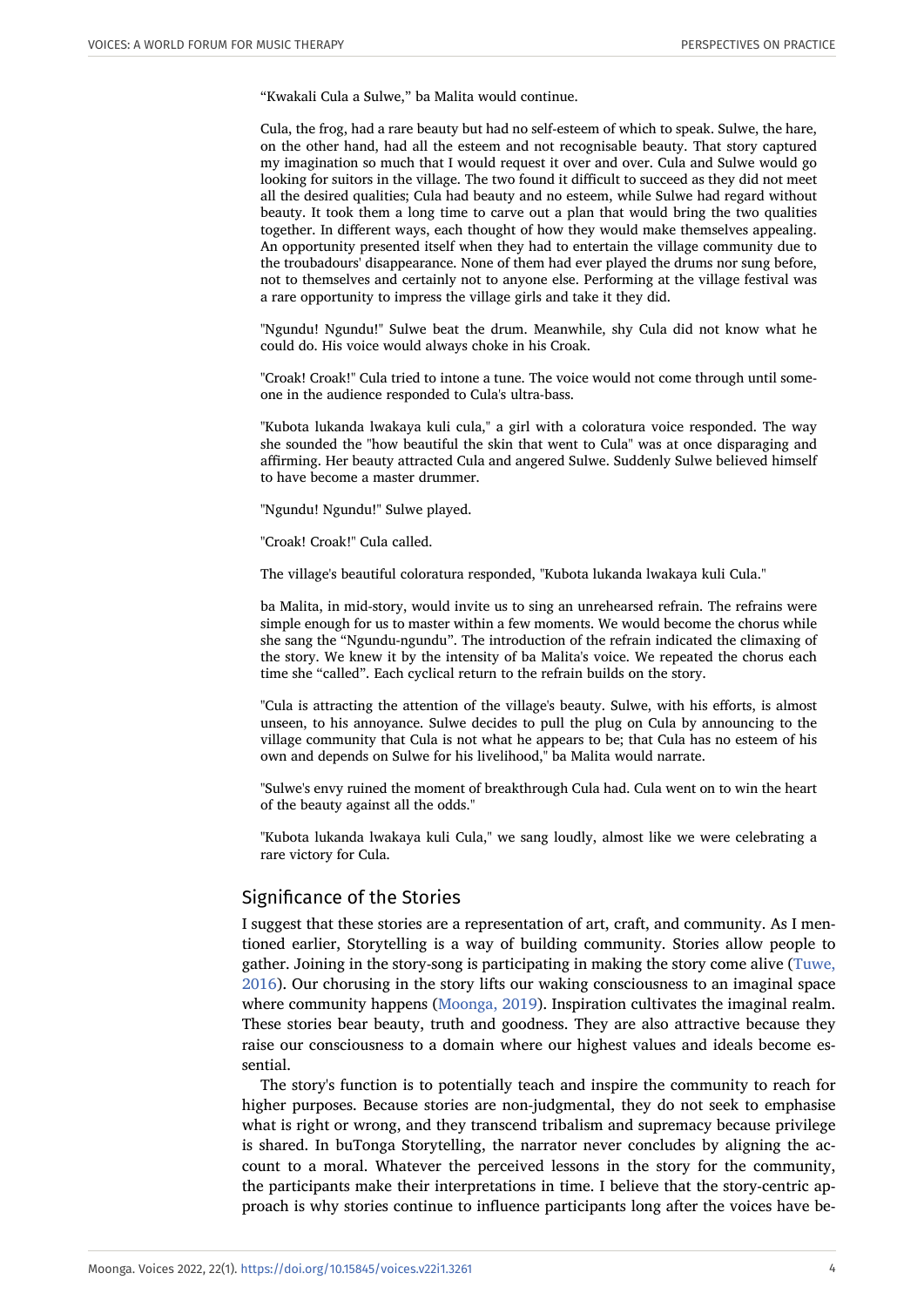come silent. As an adult, I continue to draw inspiration, amusement and counsel from the tales I heard in my childhood. I catch myself often when a memory of a tale offers me perspective or counsel. A story is a call for the possible relationships that linger in the hearers' consciousness for life.

Perhaps in our quest to make the world better and our relationships healthier, we must tell stories. We can huddle around a story. I wonder how the practice of baTonga storytelling tradition would enrich music therapy. As demonstrated in the story, I have shared above, singing in stories galvanises the community. The singing lifts the collective consciousness to a level that transcends the limitations of daily struggle. In that shared realm, our lives can heal and expand.

As we celebrate black aesthetics, we could challenge ourselves to invoke that beauty's intangible expressions, exterminated through colonialism. Colonialism reduced our experiences to redactable and measurable contingencies. Colonial instruction and subsequent distancing of local life-affirming rituals diminished the story to morality and function. We became robotic in our relationships as the concrete was privileged against inspiration and aspiration. I will leave you with the second half of the poem called *Just Questions*.

As we celebrate What would it take to close The learned helplessness, Waiting for a messiah From a land far away, And perhaps from someplace yonder? What would it take to create A world of hearts open.

To welcome folk with skin. With the gift of melanin Moreover, bones firmed by the Kalahari sun? © Moonga, 2020

## About the Author

Having graduated from the University of Pretoria with a Master's Degree in music therapy, I practice as a registered Arts Therapist with the Health Practitioners Council of South Africa (HPCSA). Grounded in anti-oppressive and non-interference practices, I accompany people on their journey towards finding ways of living meaningfully with the struggle in medical settings, schools, and communities. I serve as a part-time lecturer at the University of Pretoria, as deputy chairperson for the South African Arts Therapies Association, the World Federation of Music Therapy Council as an Africa Region Liaison and editor at the Voices journal.

#### References

- <span id="page-4-3"></span>Abram, D. (1996). *The spell of the sensuous: Perception and language in a more-than-human world*. Vintage Books.
- <span id="page-4-5"></span>Afigbo, A. E. (1997a). Nsukka zone: Culture, history and development. *Nsukka: Development Challenges*, 8-24.
- Afigbo, A. E. (1997b). *The poverty of African historiography*. Lagos.
- <span id="page-4-6"></span><span id="page-4-0"></span>Bascom, W. (1964). Folklore research in Africa. *The Journal of American Folklore, 77*(303), 12 31.

<span id="page-4-4"></span>Berry, T. (1988). *The new story*. CBC Audio.

<span id="page-4-2"></span>Campbell, J. (1972). *The hero with a thousand faces* (2<sup>nd</sup> ed.). Princeton University Press.

Campbell, J., & Moyers, B. (1988). *The power of myth*. Anchor.

<span id="page-4-1"></span>Colson, E. (2006). *Tonga religious life in the twentieth century*. Bookworld Publishers.